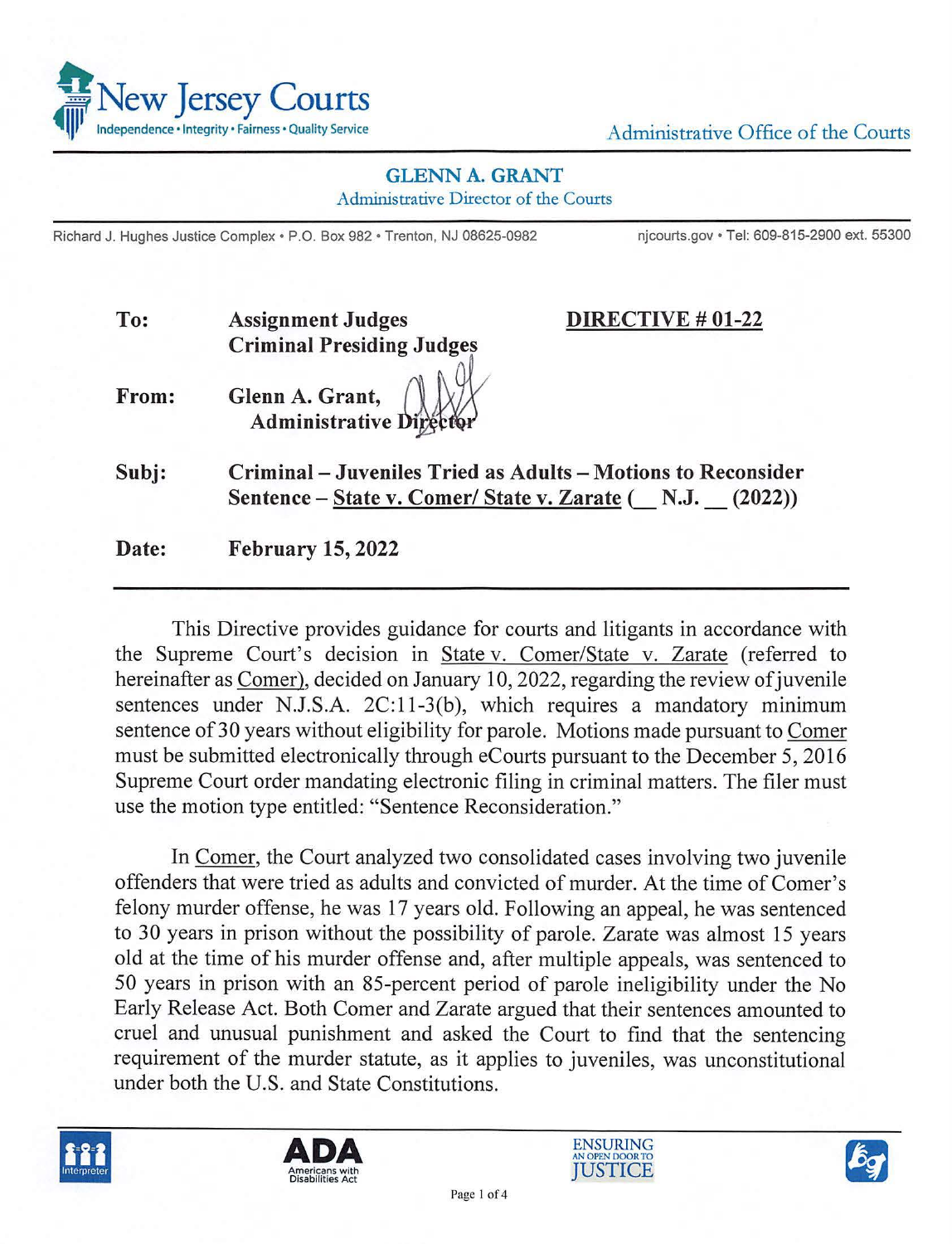The Court anticipated such a request in 2017 and asked the Legislature to consider amending the statute to provide for a review of juvenile sentences with lengthy periods of parole ineligibility. Comer (slip op. at 5), State v. Zuber, 227 N.J. 422, 451-53 (2017). However, in the absence of legislative action after four plus years, the Court determined that it was necessary to address this significant constitutional issue, noting that courts have the authority to act in order to save a statute from constitutional infirmity. Comer (slip op. 5-6).

The Court analyzed the constitutionality of the statutory framework for sentencing juveniles under the following three part-test, which is "generally the same" under both Constitutions: (1) whether the punishment for the crime conforms with contemporary standards of decency; (2) whether the punishment is grossly disproportionate to the offense; and (3) whether the punishment goes beyond what is necessary to accomplish any legitimate penological objective. Comer (slip op. 25, citations omitted). The Court determined that the sentencing provision as applied to juveniles failed each part of the test, but it declined to strike the statute as it applies to juveniles since "allowing minors a later opportunity to show they have matured, to present evidence of their rehabilitation, and to try to prove they are fit to reenter society would address the problem posed." Comer (slip op. 51), citing Graham v. Florida, 560 U.S. 48, 75, 79 (2010). Instead, the Court added a lookback provision, permitting juvenile offenders sentenced under the murder statute to request a review of their sentence after serving 20 years. The Court explained that this intervention was necessary to prevent the statute from being invalidated on constitutional grounds, noting that the Legislature would want the law to survive. Comer (slip op. 53, citations omitted).

The Court did not take issue with the length of the sentences. Rather,

... the constitutional concern here is twofold: the court's lack of discretion to assess a juvenile's individual circumstances and the details of the offense before imposing a decades-long sentence with no possibility of parole; and the court's inability to review the original sentence later, when relevant information that could not be foreseen might be presented.

Comer (slip op. 53).

As articulated by the Court, juvenile offenders convicted of murder may petition for a review and possible reduction of their sentence after serving 20 years in prison. At the sentence review hearing the judge will assess the factors set forth by the U.S. Supreme Court in Miller v. Alabama, 567 U.S. 460 (2012), designed to consider the "mitigating qualities of youth," as well as those that could not be fully assessed at the time of sentencing. Comer (slip op. 53), Miller, 567 at 478. The U.S.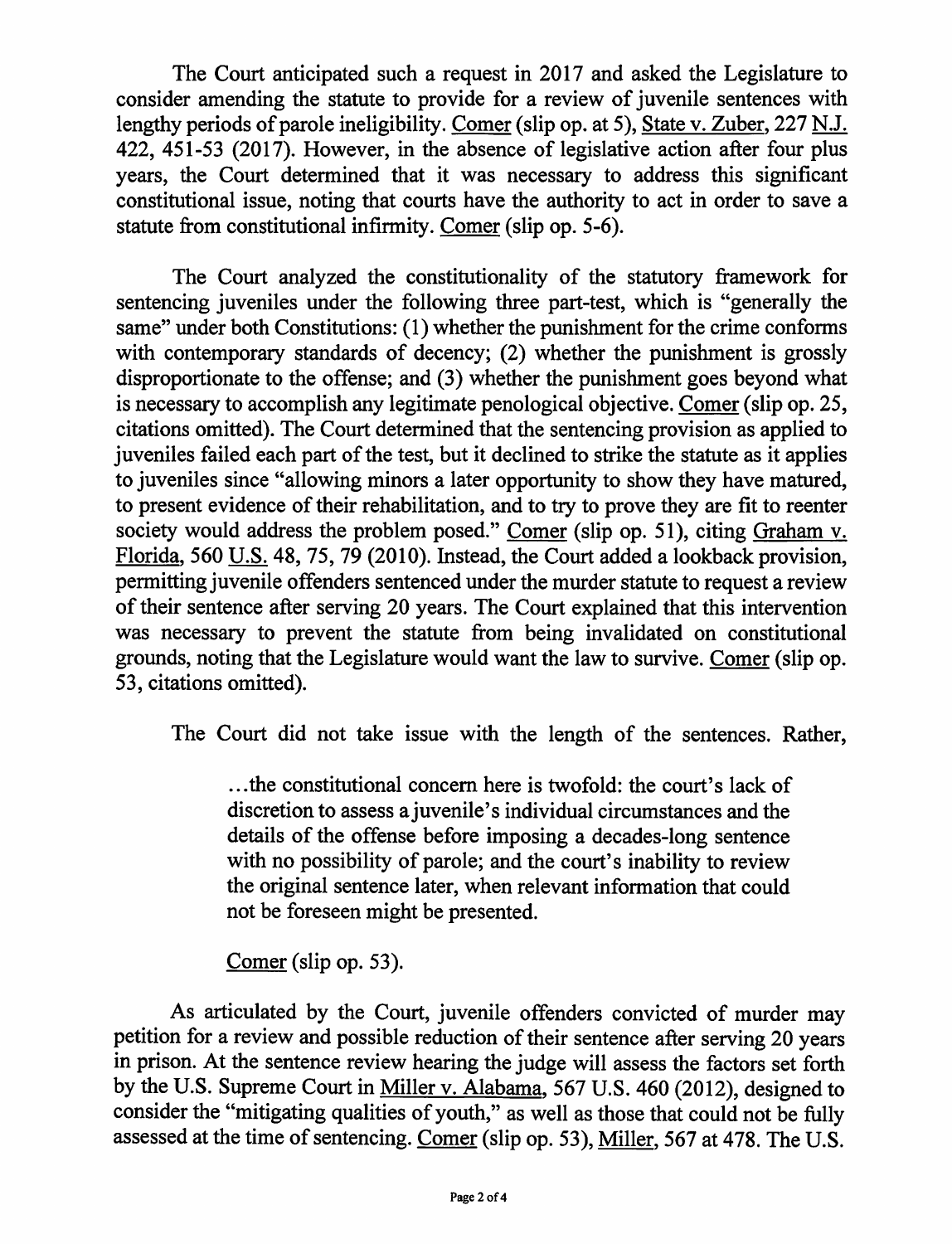Supreme Court in Miller set forth the following five factors regarding mandatory life without parole for a juvenile:

> [1] [It] precludes consideration of his chronological age and its hallmark features -- among them, immaturity, impetuosity, and failure to appreciate risks and consequences.

> [2] It prevents taking into account the family and home environment that surrounds him -- and from which he cannot usually extricate himself -- no matter how brutal or dysfunctional.

> [3] It neglects the circumstances of the homicide offense, including the extent of his participation in the conduct and the way familial and peer pressures may have affected him.

> [4] Indeed, it ignores that he might have been charged and convicted of a lesser offense if not for incompetencies associated with youth -- for example, his inability to deal with police officers or prosecutors (including on a plea agreement) or his incapacity to assist his own attorneys.

> [ 5] And finally, this mandatory punishment disregards the possibility of rehabilitation even when the circumstances most suggest it.

Comer (slip op. 30-31), citing Miller, 567 U.S. at 477-78. As noted by the Court, Miller did not rule out the possibility of life without parole for juveniles convicted of murder; rather, Miller requires judges "to take into account how children are different, and how those differences counsel against irrevocably sentencing them to a lifetime in prison." Id., citing Miller at 480.

Whether the juvenile offender still fails to appreciate risks and consequences and whether he or she has matured or been rehabilitated are among the factors to be considered. The trial court may consider other relevant evidence from both parties including, but not limited to, the juvenile offender's behavior in prison and any rehabilitative efforts taken by the defendant since sentencing.

Once the evidence has been evaluated, the judge has the discretion to affirm or reduce the original sentence within the statutory range, and to reduce the parole bar below the statutory limit, but not less than 20 years. Comer (slip op. 54). The